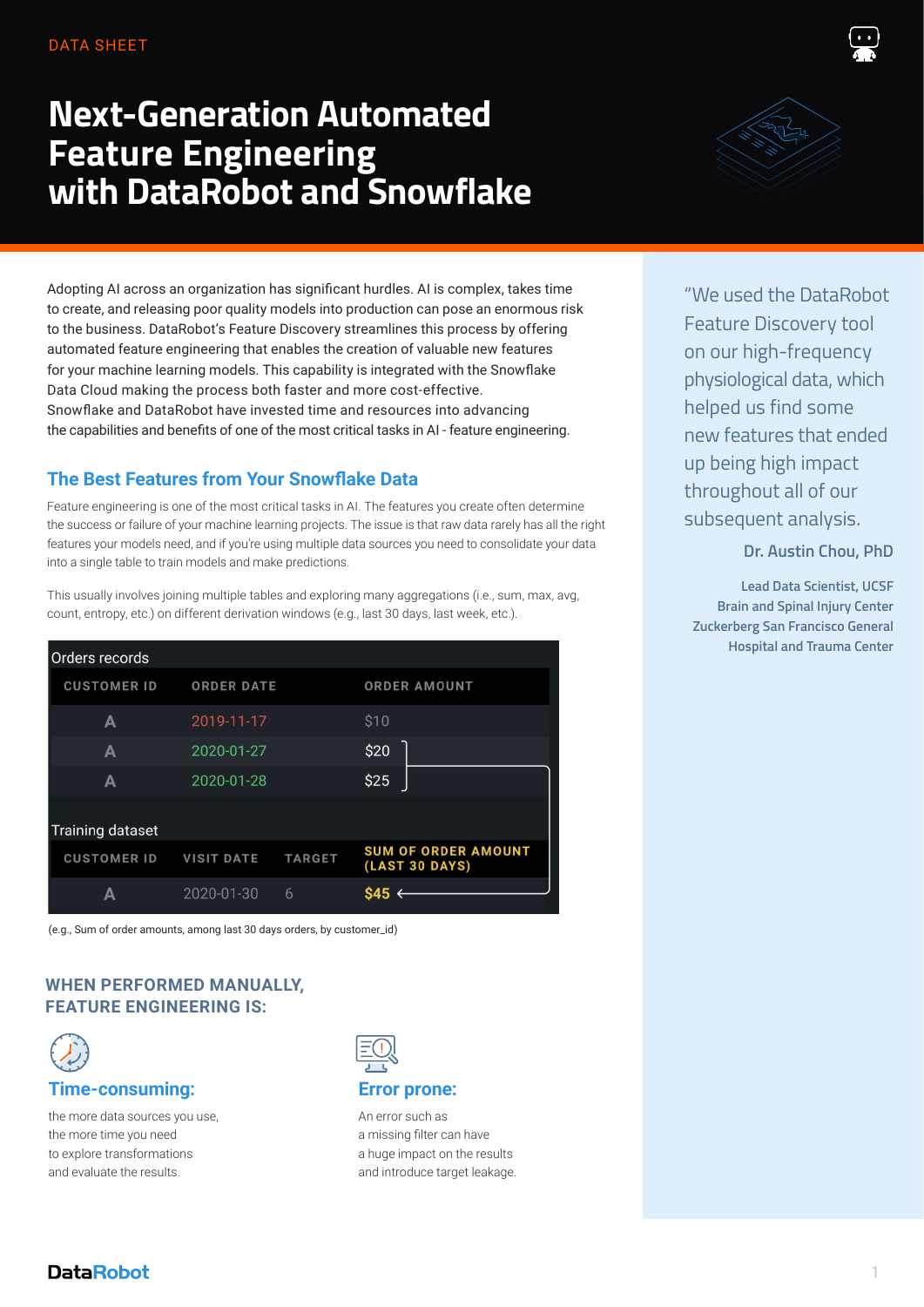DataRobot's Automated Feature Discovery simplifies and accelerates this feature engineering process through the automation of expert data science best practices.

#### **DataRobot's Feature Discovery: Next-Generation Automated Feature Engineering**

Compared to usual automated feature engineering solutions, Feature Discovery can leverage data from multiple datasets, not just one, and automatically discovers, tests, and creates hundreds of valuable new features for your machine learning models, dramatically improving their accuracy.

| <b>Feature Discovery</b>                                     |                                                                                                                                                                                                         |                                  |  |                                                                                            |  |                                                                   |                         |                               |
|--------------------------------------------------------------|---------------------------------------------------------------------------------------------------------------------------------------------------------------------------------------------------------|----------------------------------|--|--------------------------------------------------------------------------------------------|--|-------------------------------------------------------------------|-------------------------|-------------------------------|
| Secondary Datasets Explored features Generated features<br>6 | 567                                                                                                                                                                                                     | 229                              |  |                                                                                            |  |                                                                   | <b>Download Dataset</b> | <b>Feature Derivation Log</b> |
| QQD                                                          | POS_Cash_Balance<br>(10M rows x 8 features)<br>SK_ID_PREV<br>Credit_Card_Balance<br>(3.84M rows x 23 features)<br><b>SK_ID_PREV</b><br>Installments_Payment<br>(13.61M rows x 8 features)<br>SK_ID_PREV | $\equiv$<br>$\equiv$<br>$\equiv$ |  | Previous_Application<br>$\equiv$<br>(1.67M rows x 36 features)<br>SK_ID_CURR<br>SK_ID_PREV |  | $\circ$<br><b>Primary Dataset</b><br>(307.51k rows)<br>SK_ID_CURR | $\equiv$                |                               |
|                                                              | <b>Bureau_Balance</b><br>(27.3M rows x 3 features)<br><b>SK_ID_BUREAU</b>                                                                                                                               | $\equiv$                         |  | Bureau<br>$\equiv$<br>(1.72M rows x 15 features)<br>SK_ID_CURR<br>SK_ID_BUREAU             |  |                                                                   |                         |                               |

#### **Now Faster with Snowflake**

Exploring multiple data sources has always required transferring large amounts of data between systems which was resource-intensive and time consuming.

DataRobot's new Snowflake integration pushes Feature Discovery operations into Snowflake to minimize data movement, resulting in faster results and lower operating costs.



In many ways, Feature Discovery is an extension of DataRobot's AutoML (Automated Machine Learning) product in terms of the automation that it brings to the data science process. This integration now allows users to get even more accurate models from their Snowflake Data Cloud.

#### **DataRobot's Feature Discovery**

Automated feature engineering taken to a new level.